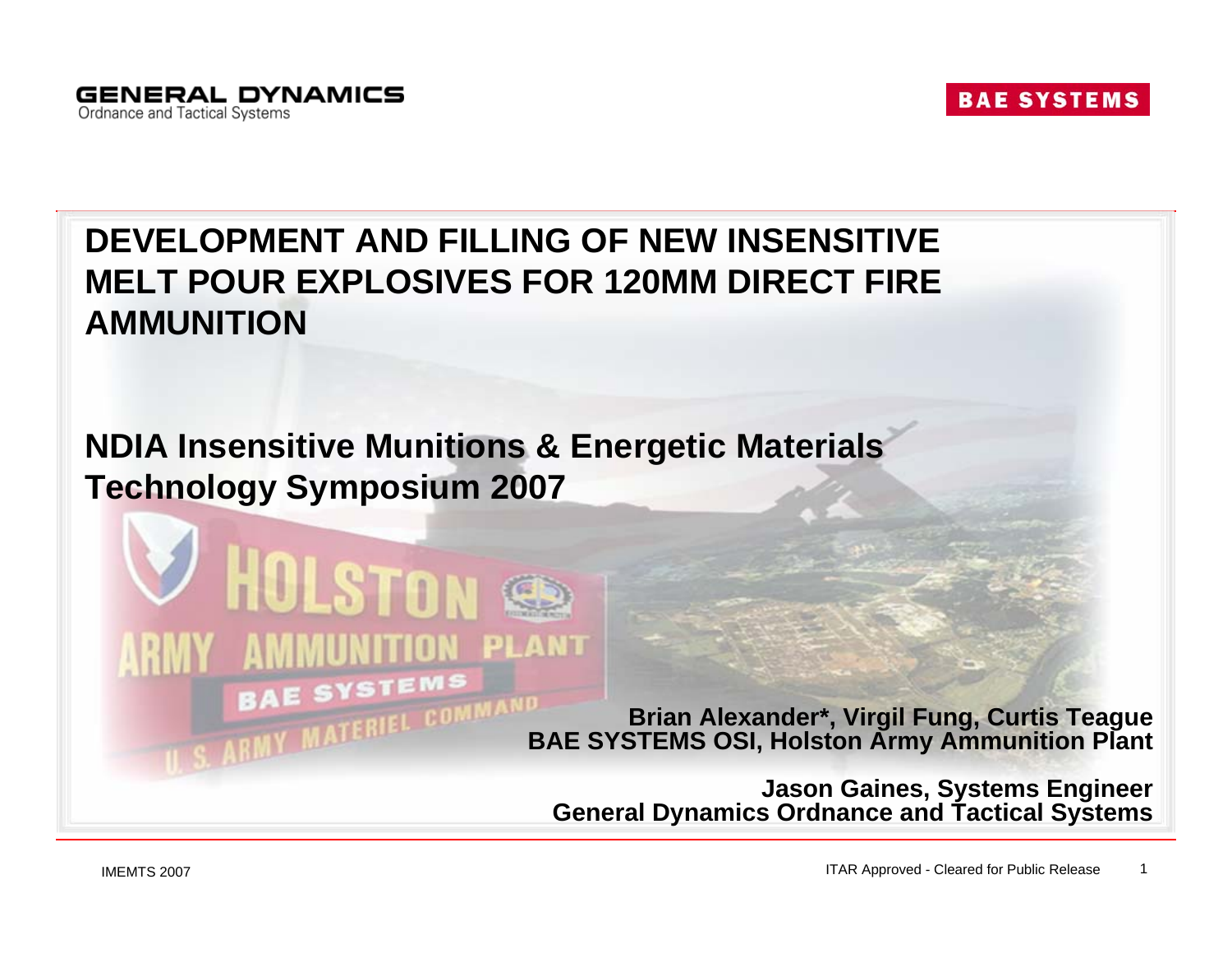# Briefing Objectives

- **Background**
- Program Goals
- Formulation Methodology
- **Candidates**
- Testing / Results
- **Conclusions**

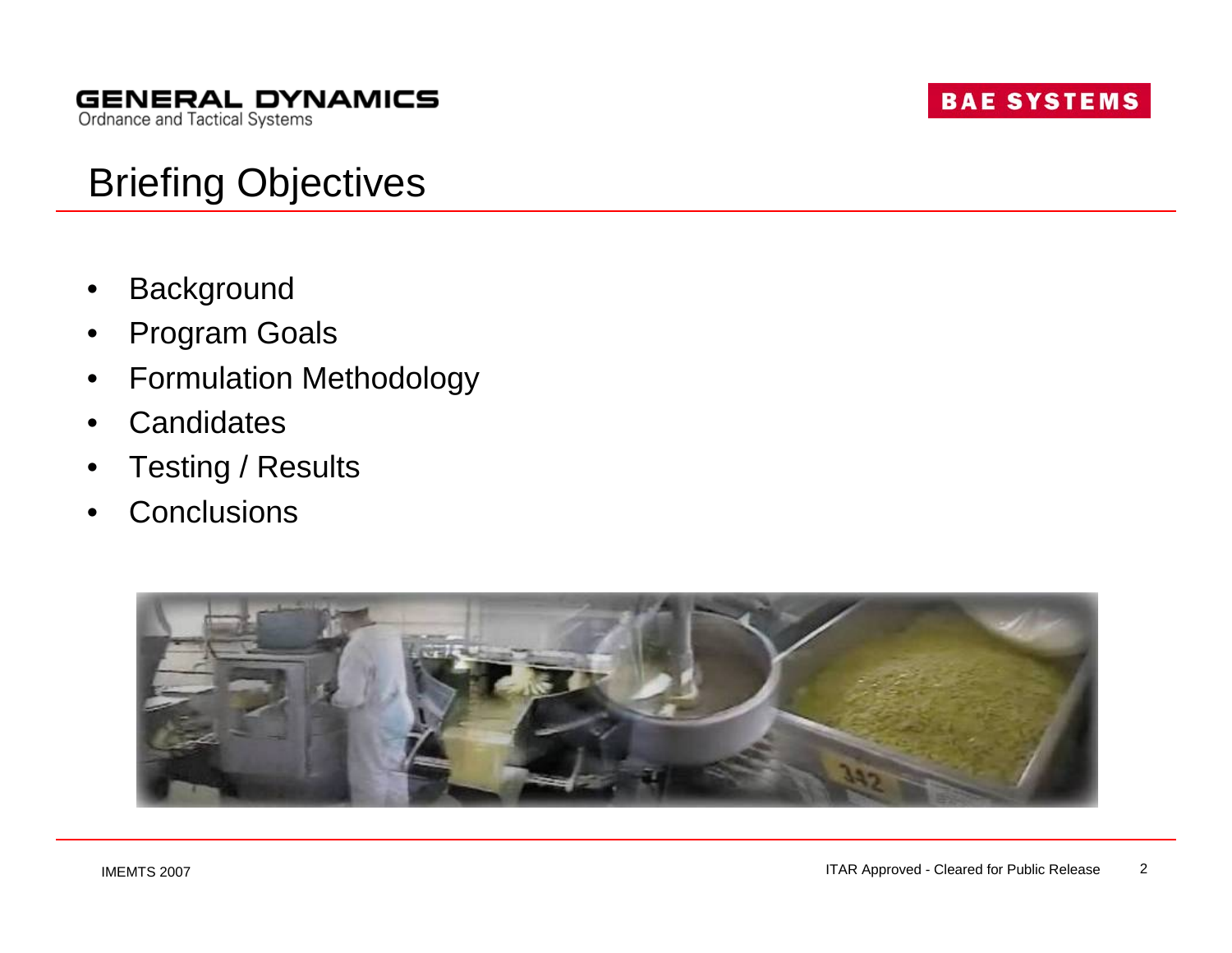# Acknowledgement

- BAE SYSTEMS OSI
	- Mr. Andrew Wilson
	- Mr. Curtis Teague
	- Mr. Virgil Fung
	- Mrs. Brooke Boggs
	- Mr. Jim Owens
	- Ms. Kelly Guntrum
- General Dynamics-OTS
	- Mr. Jason Gaines
	- Mr. Tom McGovern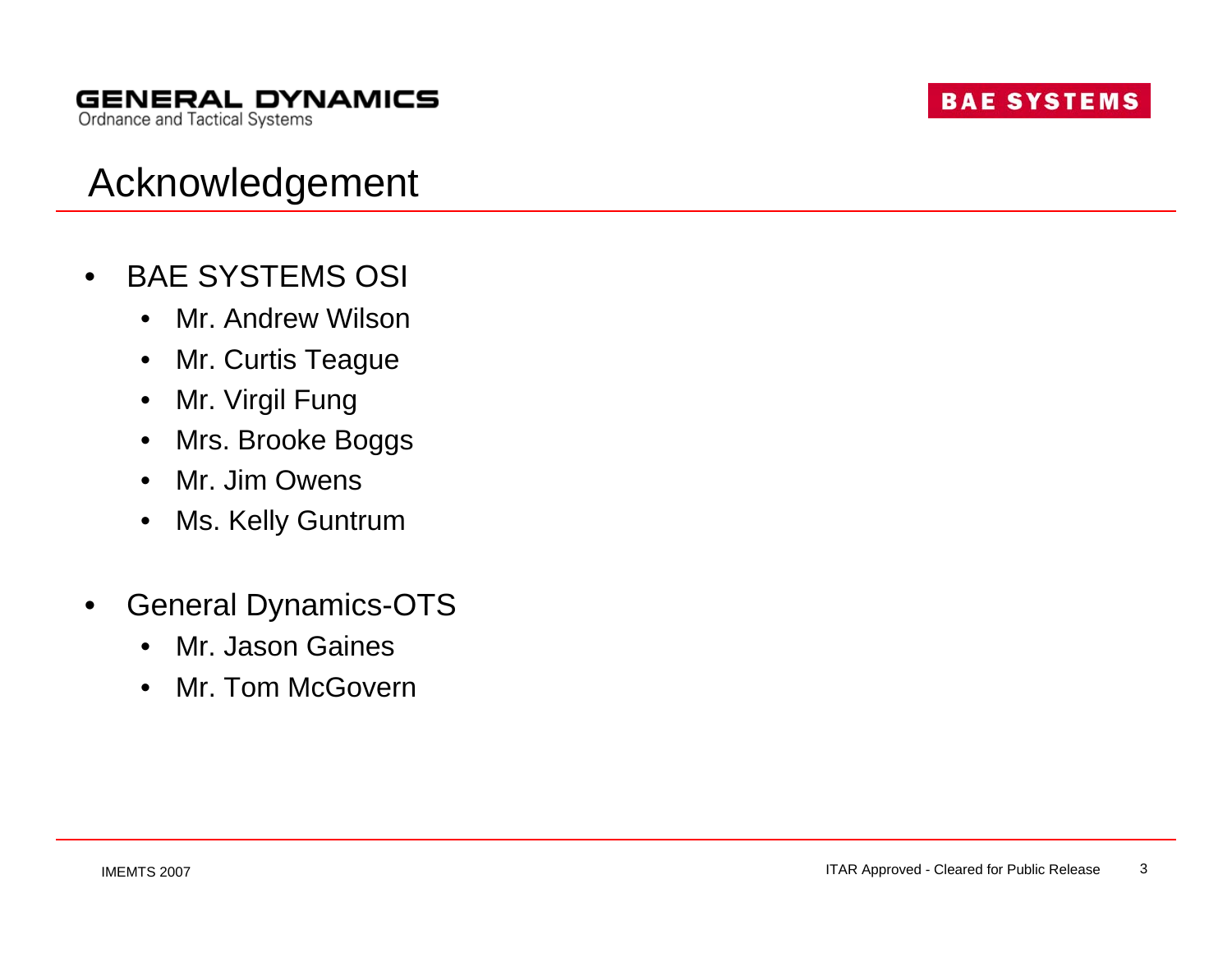# Formulation Background / Goals

• Melt-Pour Formulations

**GENERAL DYNAMICS** 

Ordnance and Tactical Systems

- **Extensively Used by NATO Countries**
- Existing Industrial Base Capability
- Historically Used "TNT" as HE Melt-phase
	- e.g. Composition B RDX/TNT (60/40)
- TNT Suffers from Poor IM Performance
	- International Initiatives to Replace "Composition B" in Essentially all Ammunition Products
- Formulation Goals
	- Match Composition B or TNT Performance
	- Pass IM Tests in System Tests
	- Address Stakeholder Cost Issues
		- Use of Existing Infrastructure; Demil; Material Costs etc.



Holston Army Ammunition Plant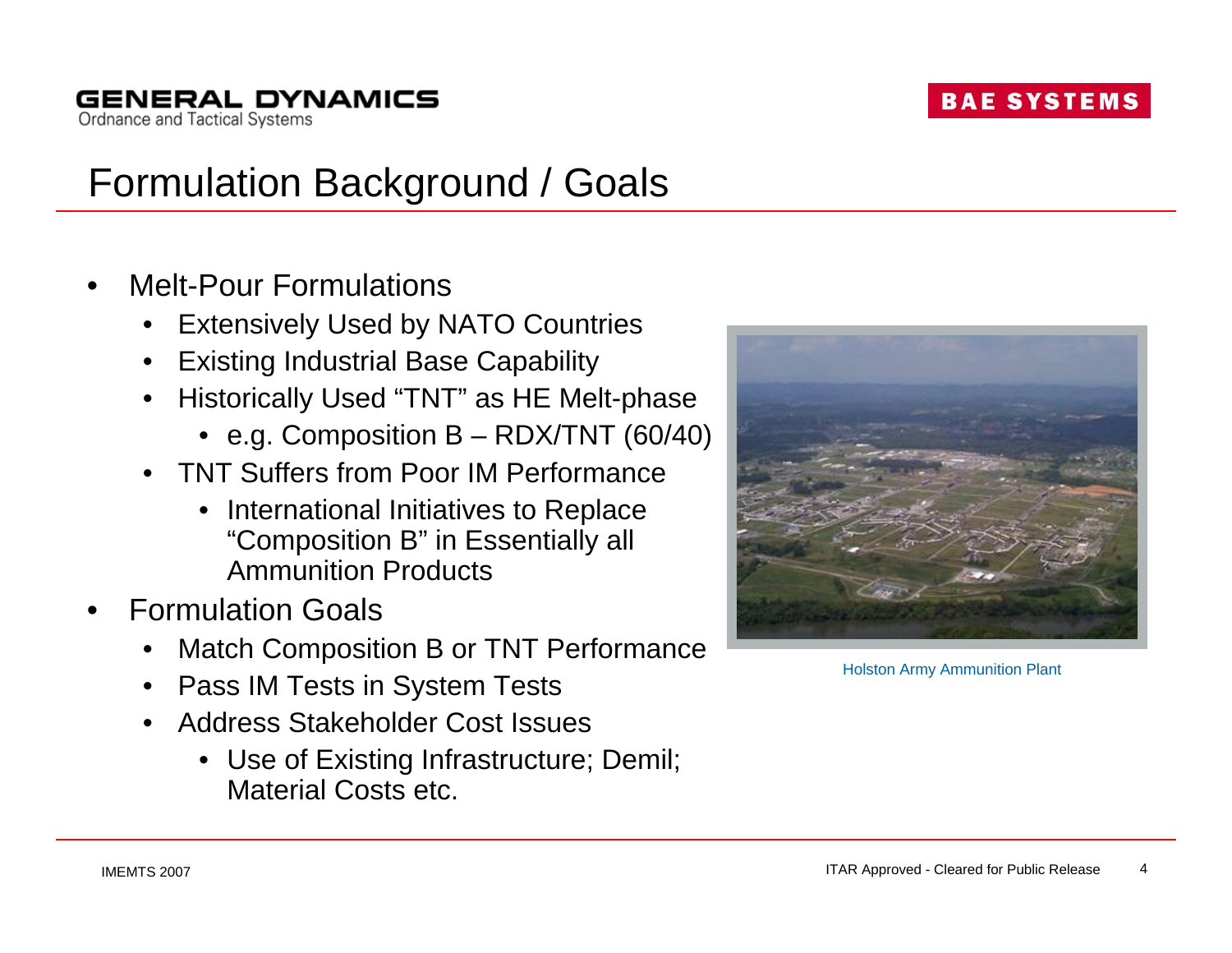# Formulation Methodology

- Development Strategy
	- Use of CONUS Materials
		- DNAN
		- RDX
		- HMX
		- Nitrotriazalone (NTO)
			- Similar Performance to RDX
			- Much Improved IM Response
		- TATB
			- Outstanding IM Performance
			- Good Detonation Performance



2.000 Gallon Glass-lined Reactor

• All Materials are Standard Production Items at Holston AAP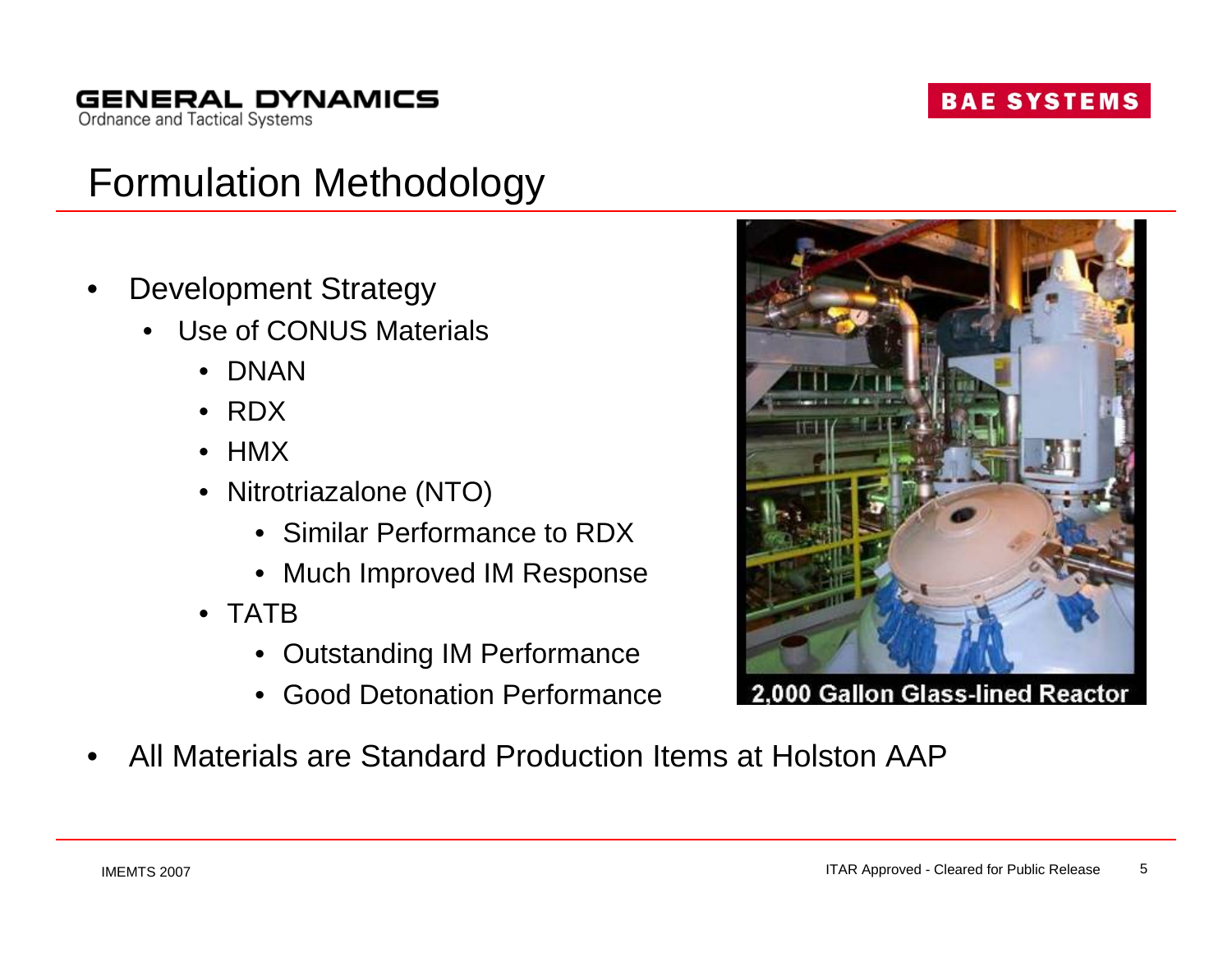### Formulation Methodology

- Melt-Cast HE
	- Allow for Optimization for varying Applications / Customer Req.
- Good Intrinsic IM Properties
- Energetic Performance
	- Similar or Exceeds Current Systems
- Potential for *COST SAVINGS* in Ammunition
	- Ability to Use "Lower Grade" Steel
	- Recycle / Demil (Not Economical for Cast-Cured Energetics)
	- Easier to Process than Composition B
		- Reduced Shrinkage; Rapid Cooling; No Post-Cycle Heating









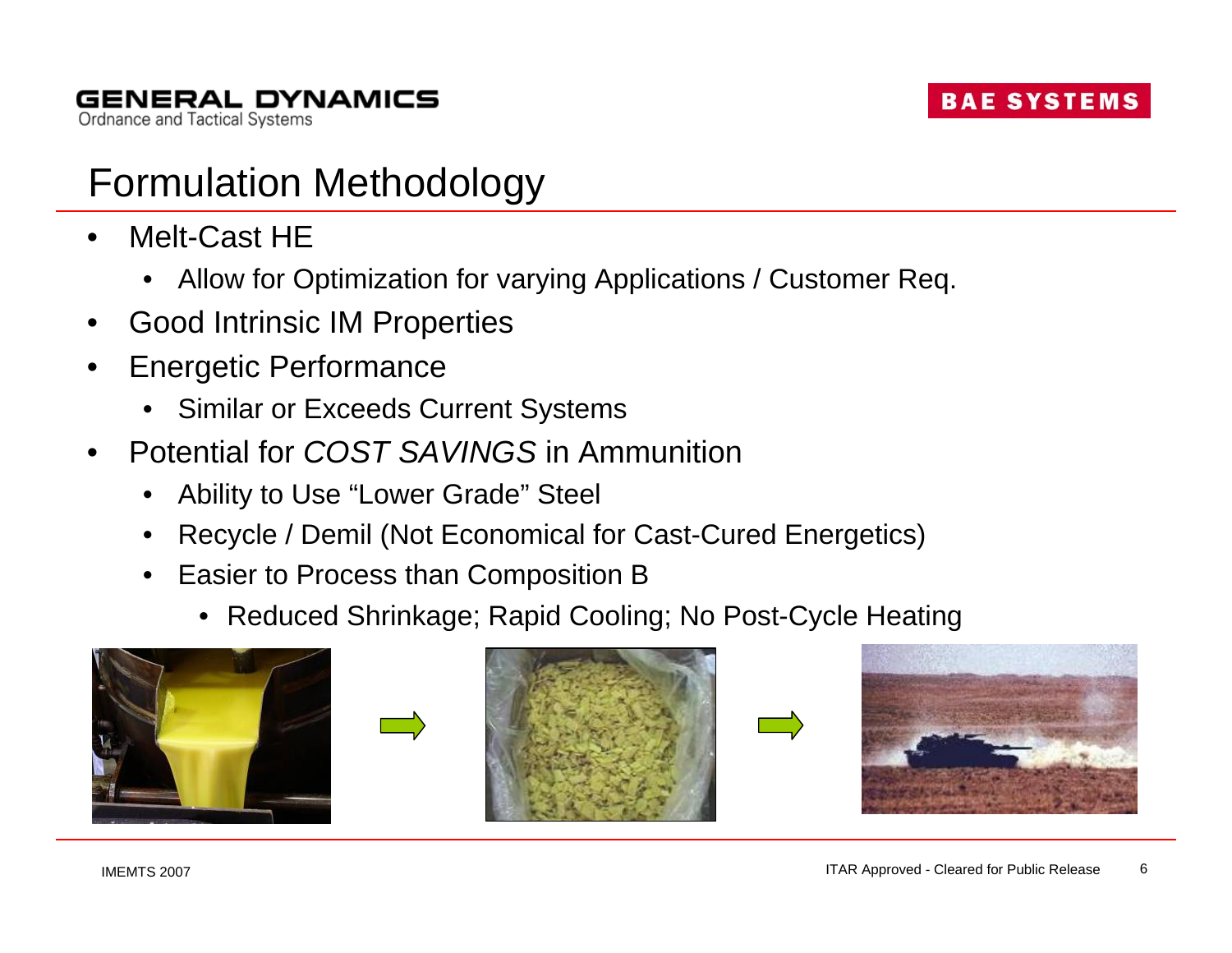### OSI Formulation Development

- Energetic Formulations Focus
	- Two Formulations Selected for Development and Scale-up
	- Both Show Low Shock Sensitivity
	- Stable Thermal Properties
- Selected Formulations
	- PAX-34 Developed Initially
	- OSX-8 Follow-on Development After PAX-34

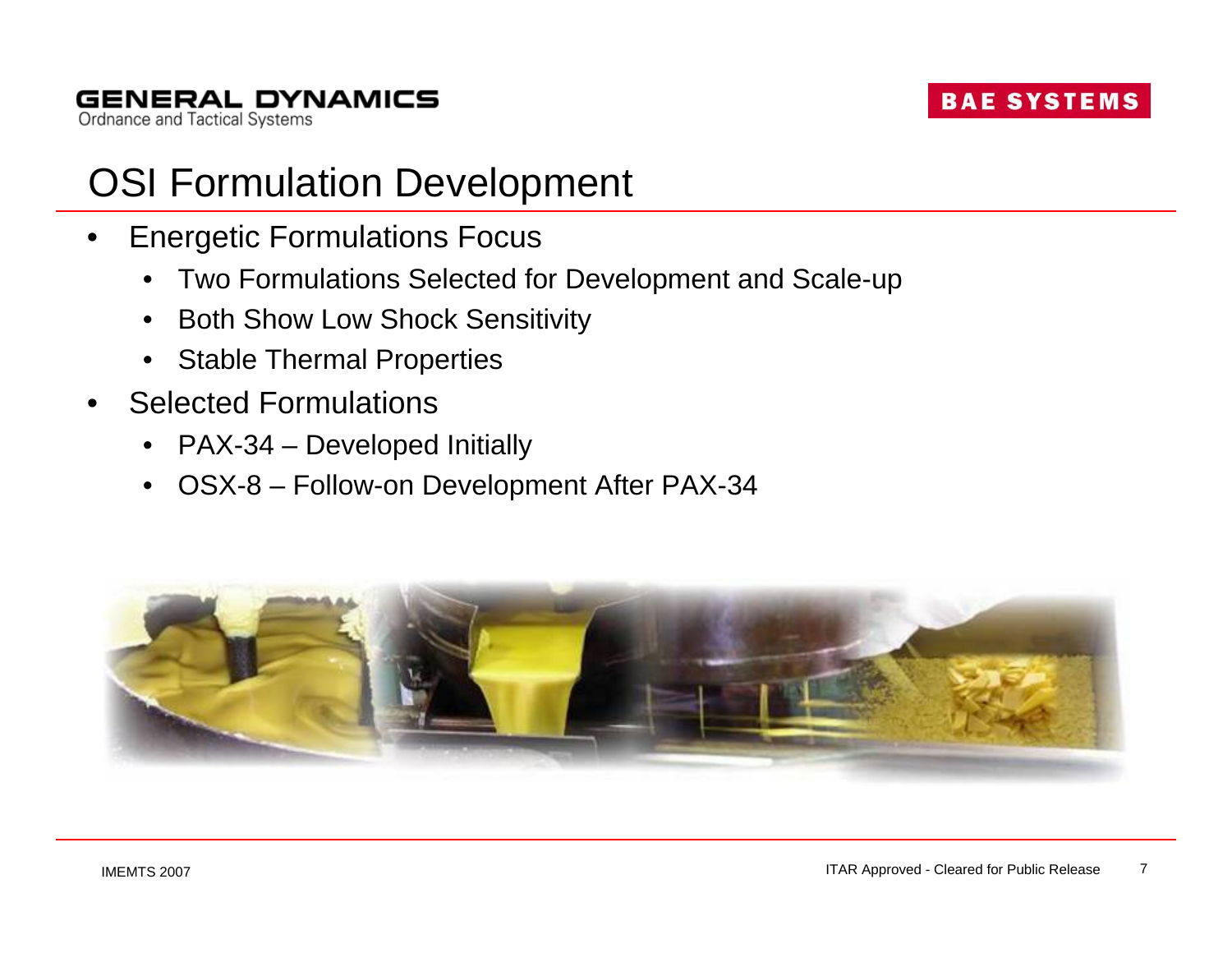#### **GENERAL DYNAMICS** Ordnance and Tactical Systems

### PAX-34

- DNAN Based Explosive
	- Incorporates HMX, NTO, TATB
	- Greater than TNT Performance
	- Low Shock Sensitivity
	- Outstanding IM Properties
- Manufactured Using Existing HSAAP Casting Equipment / Facilities
	- Nominal 1200 lb Batch Size
- No modifications to LAP Infrastructure
- Used to Establish Baseline Performance and IM Data 2005/06



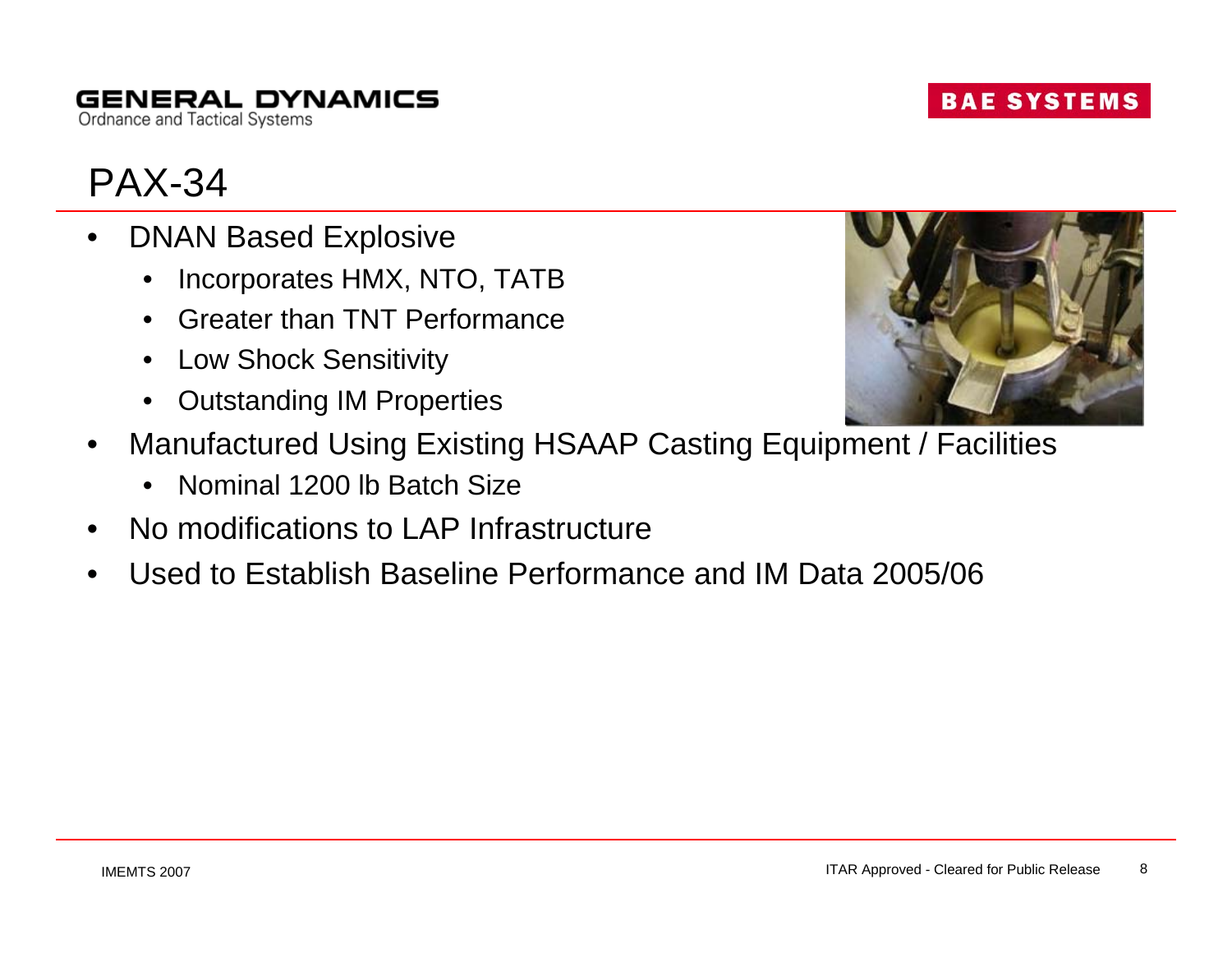

### OSX-8

- Lower Cost Alternative to PAX-34
- DNAN Based Explosive
	- Incorporates HMX and NTO
	- Similar Energetic Performance to Comp. B
	- Low Shock Sensitivity
	- Excellent IM Properties
- Manufactured Using Existing HSAAP Casting Equipment / Facilities
	- Nominal 1200 lb Batch Size
- No modifications to LAP infrastructure



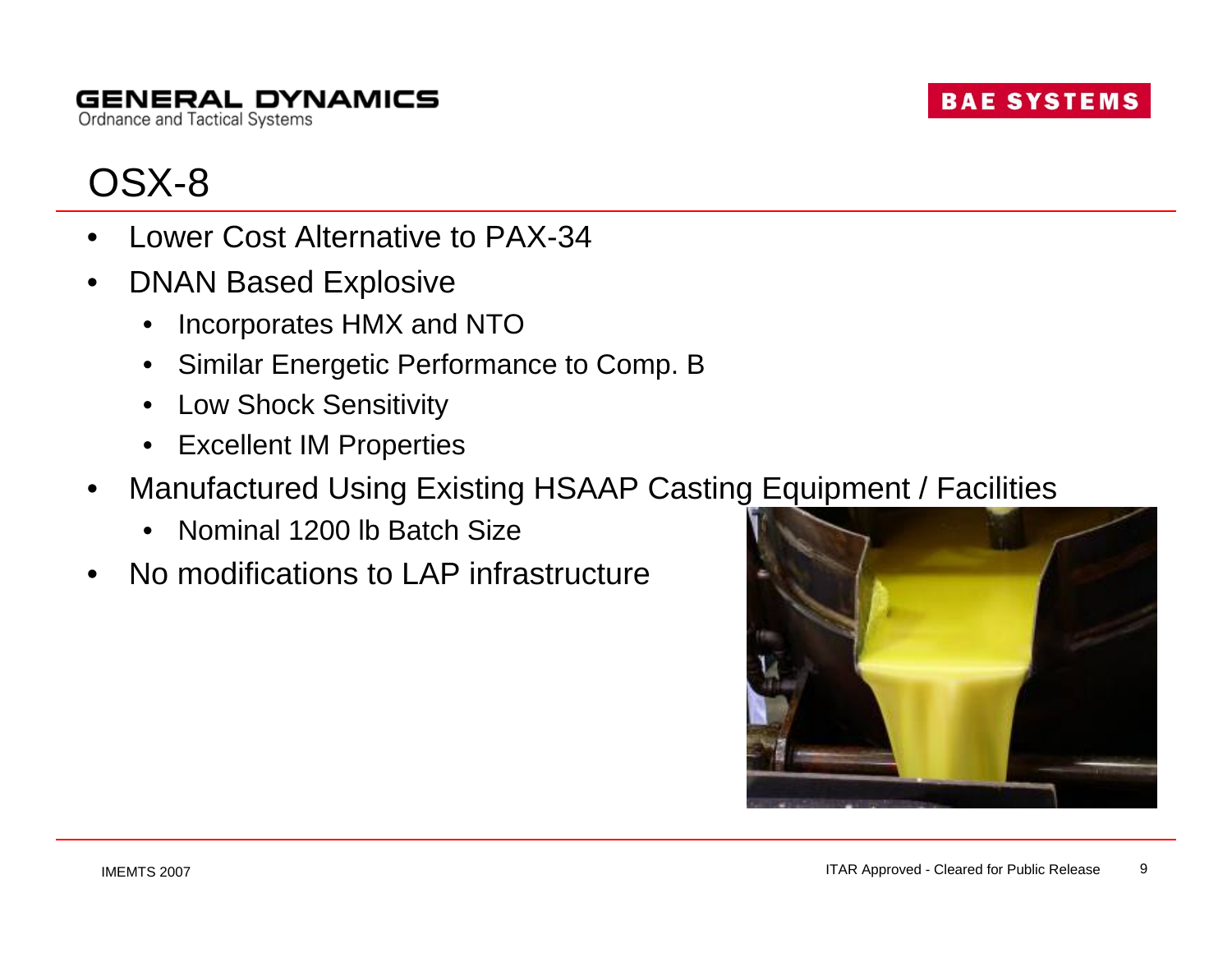#### Formulation Performance Results

|                 |            |          |          |             |                  | <b>DSC MP/</b>  | <b>Efflux</b> |
|-----------------|------------|----------|----------|-------------|------------------|-----------------|---------------|
|                 | <b>TMD</b> | $VOD$ (% | $VOD$ (% | <b>LSGT</b> |                  | <b>Exotherm</b> | Viscosity @   |
| <b>Material</b> | (g/cc)     | Comp B)  | TNT)     | (Cards)     | <b>Reference</b> | Onset (°C)      | 96°C (sec.)   |
| <b>TNT</b>      | 1.654      | 84       | 100      | 133         | <b>MSIAC</b>     | 80/280          | n/a           |
| Comp B          | 1.763      | 100      | 120      | 207         | <b>LLNL</b>      | 80/125          | n/a           |
| <b>PAX-21</b>   | 1.728      | 83       | 99       | 161         | <b>ARDEC</b>     | 89/193          | $4.8 - 8.6$   |
| <b>PAX-33</b>   | 1.736      | 89       | 106      | 144         | <b>ARDEC</b>     | 88/207          | 8.7           |
| <b>PAX-34</b>   | 1.761      | 83       | 99       | 104         | <b>ARDEC</b>     | 87/245          | 8.5           |
| OSX-CAN         | 1.594      | 84       | 100      | 131         | OSI              | 93/225          | 5.9           |
| OSX-8           | 1.763      | 99       | 118      | 106         | <b>OSI</b>       | 93/205          | 6.7           |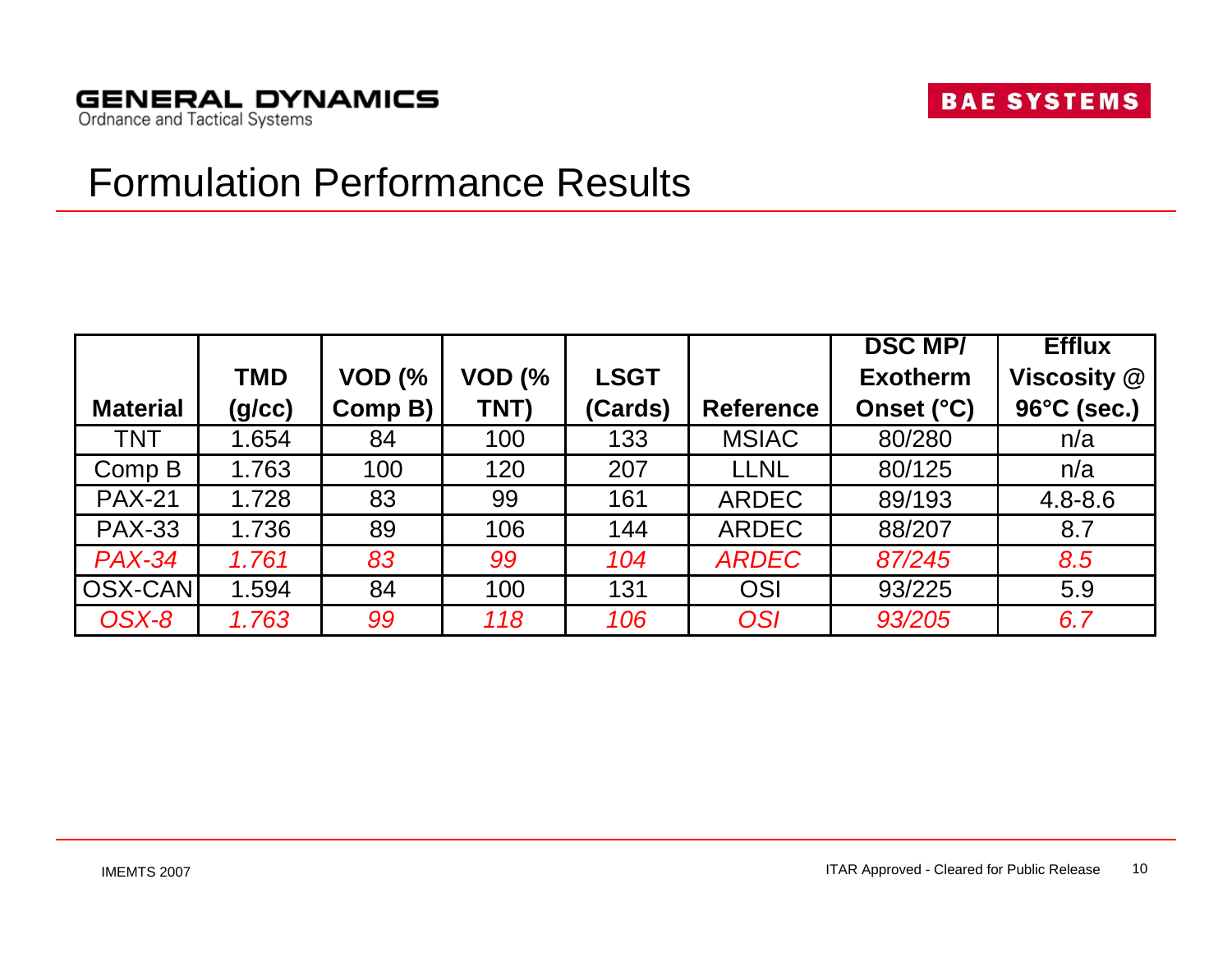#### Formulation Performance Results

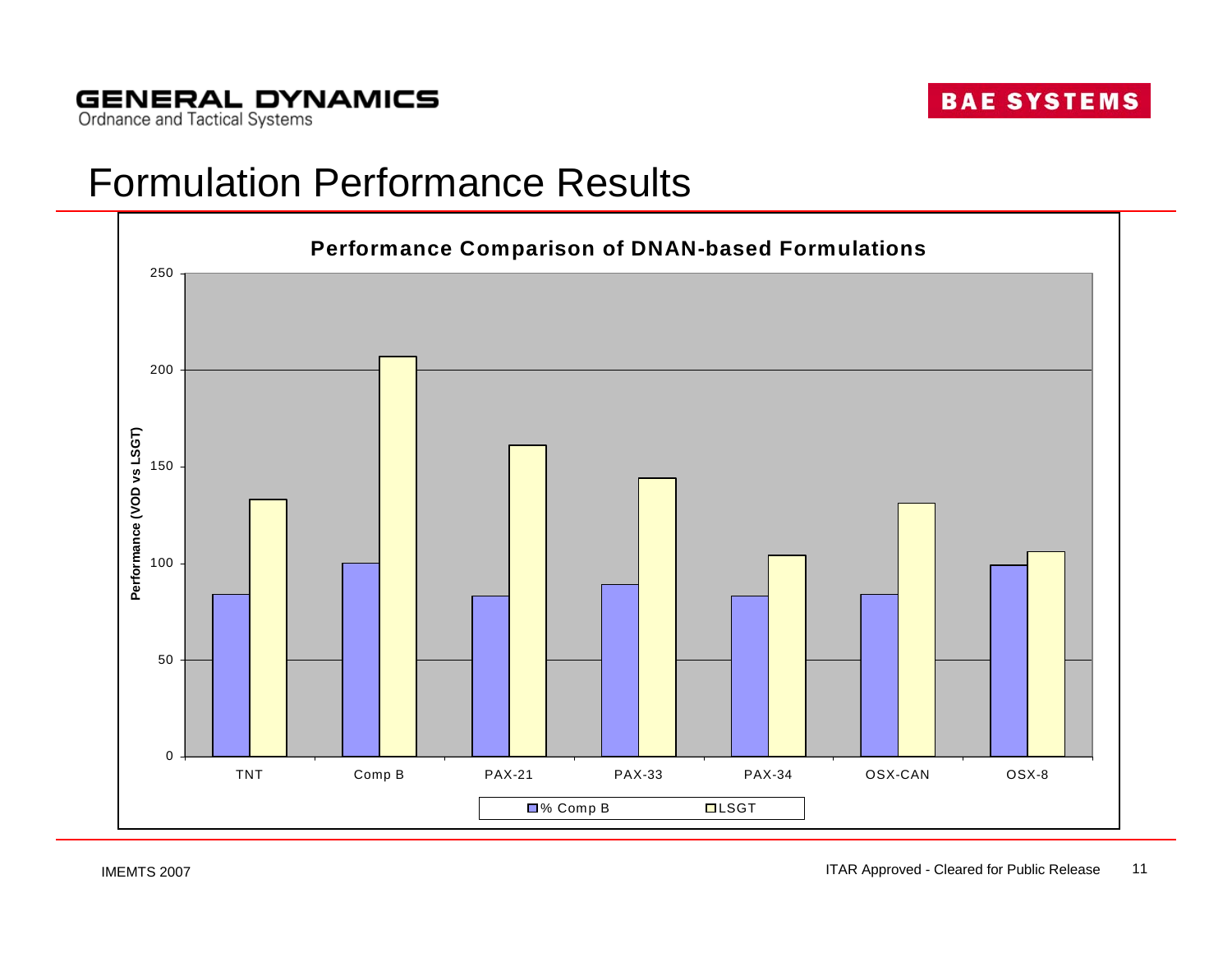# GD-OTS IM Testing with PAX 34 and OSX 8

**PAX 34**

- Test Article: Steel warhead with 6 lbs of PAX 34
- Test Date: 2005
- **IM Test Completed** 
	- o Slow Cook Off
	- o Sympathetic Detonation
	- o Bustle Test
- *Results presented at 2006 IM conference*

# **OSX 8**

- Test Article: Steel warhead with 7 lbs of OSX 8
- Test Date: 2007
	- o Bullet Impact
	- o Sympathetic Detonation
	- o Shaped Charge Jet
	- o Slow Cook Off
	- o Fast Cook Off
	- o Environmental Sequence
		- ¾ 28 Day T&H
		- ¾ Transportation/Vibration
		- ¾ 4 Day T&H
		- $\geq 40$  ft. drop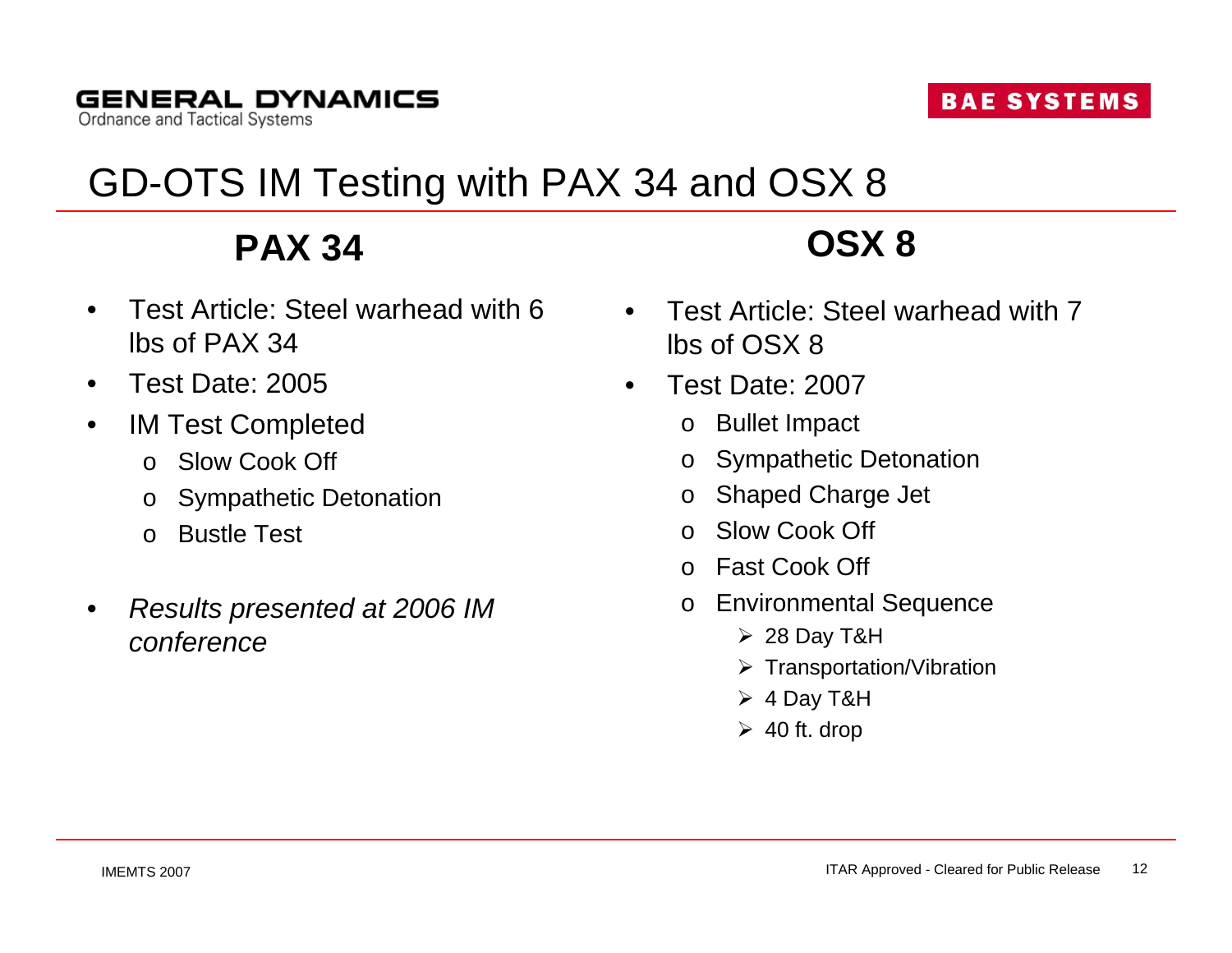### GD-OTS OSX-8 IM Tests – Bullet Impact Setup

- IAW MIL STD 2105C and STANAG 4241
- 3 round burst, cal .50 AP
- Munition in full packaging configuration

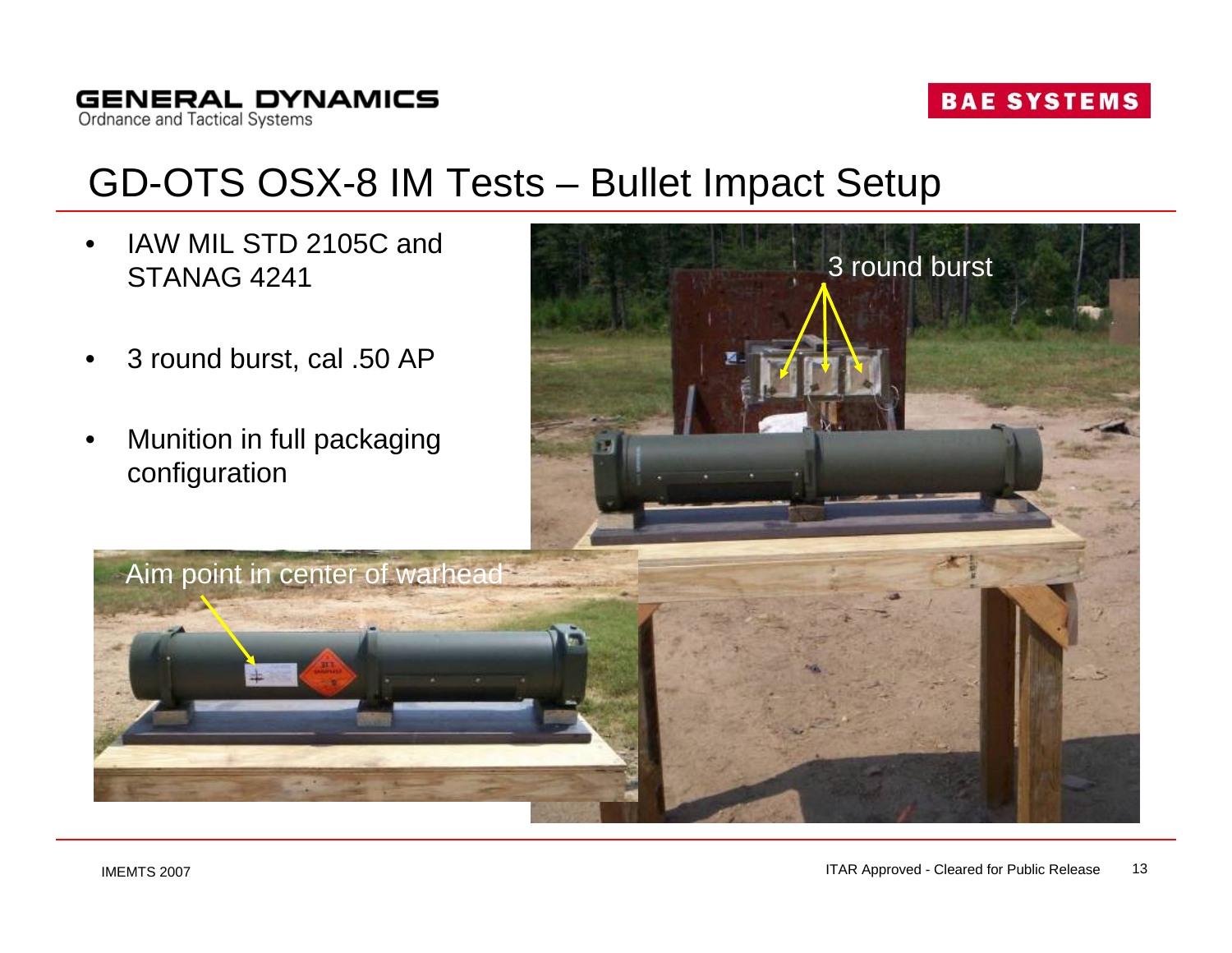### GD-OTS OSX-8 IM Tests – Bullet Impact Results



Result Type V – Burning only, no detonation, no deflagration

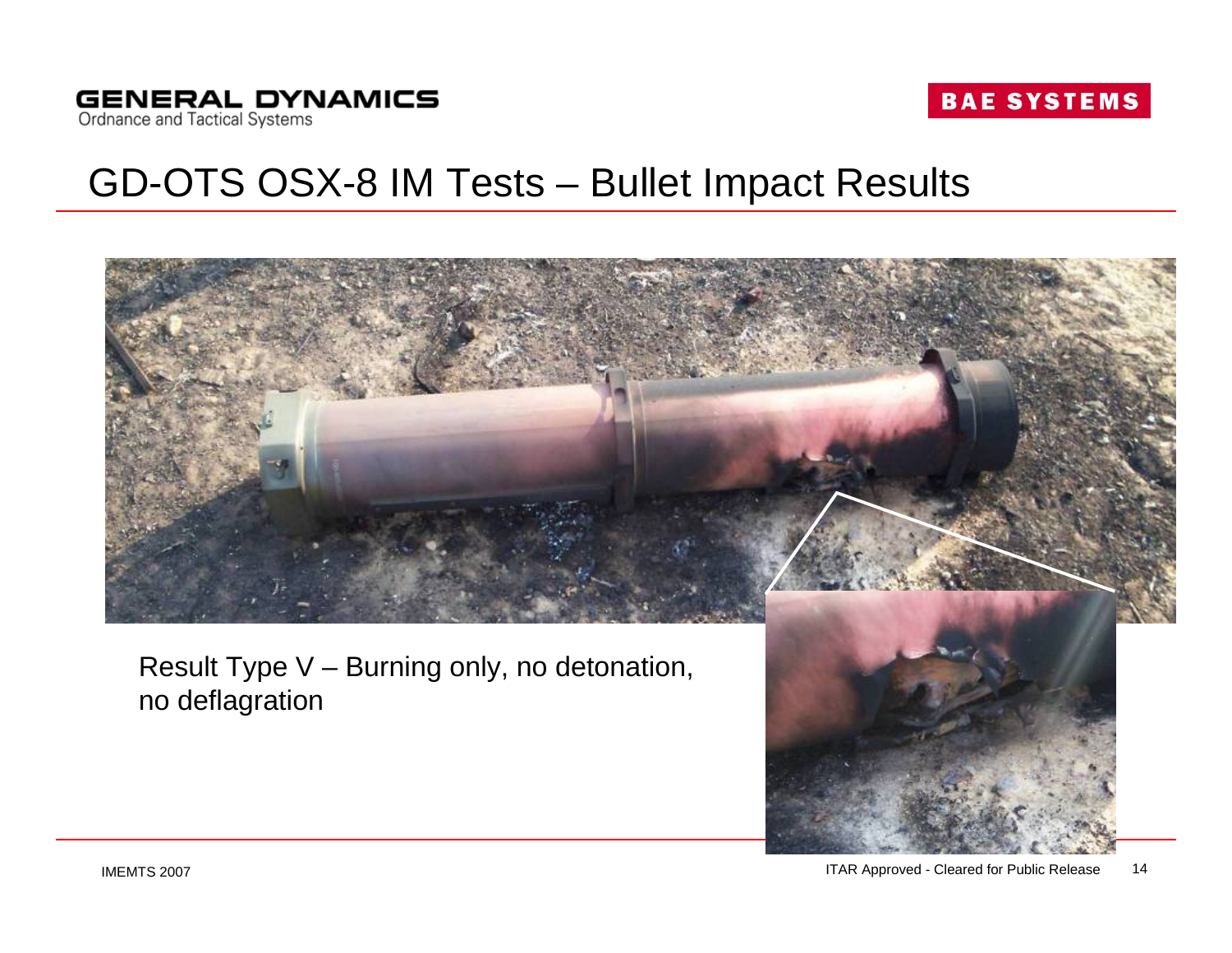#### **GENERAL DYNAMICS** Ordnance and Tactical Systems

#### **BAE SYSTEMS**

# GD-OTS OSX-8 IM Tests– Shaped Charge Jet Setup

- IAW MIL STD 2105C & STANAG 4526, Procedure 1
- 50mm Rockeye SCJ
- Munition in full packaging configuration

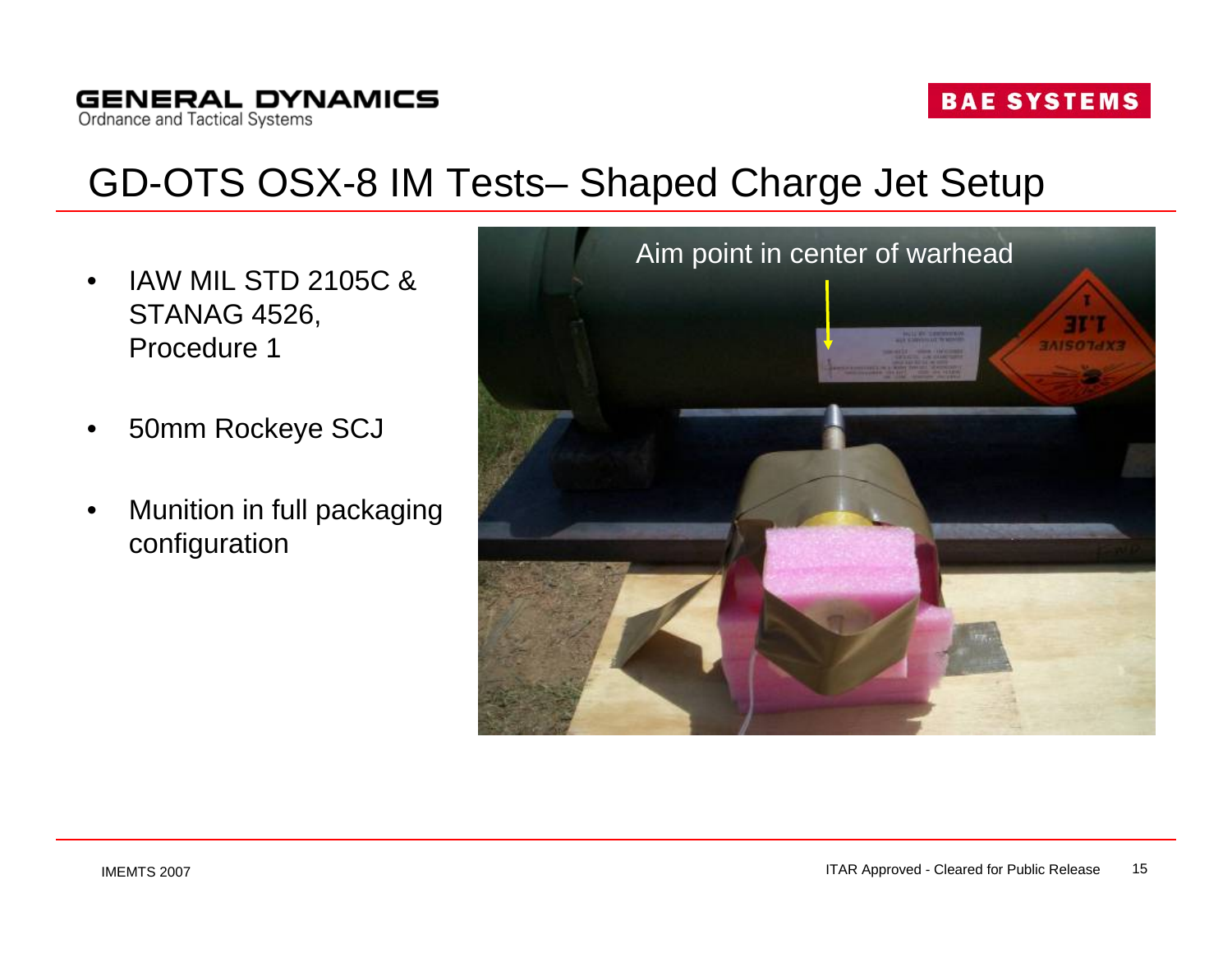# GD-OTS OSX-8 IM Tests – Shaped Charge Jet Results

- **Type IV Reaction**
- No detonation or explosion
- Deflagration only



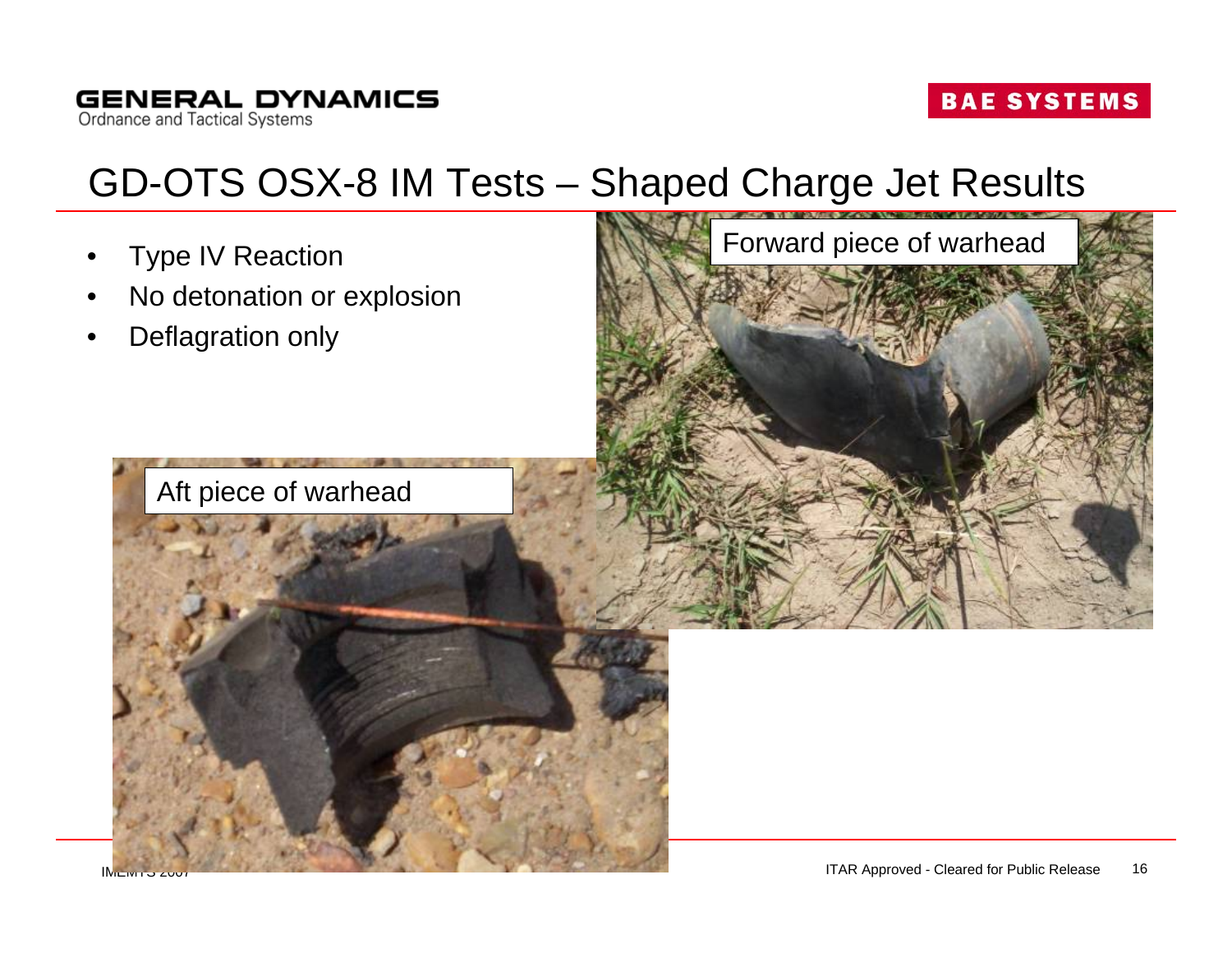**GENERAL DYNAMICS** Ordnance and Tactical Systems

#### **BAE SYSTEMS**

#### GD-OTS OSX-8 IM Tests – Fast Cook Off Setup

- IAW MIL-STD-2105C & STANAG 4240
- Munition in full packaging configuration

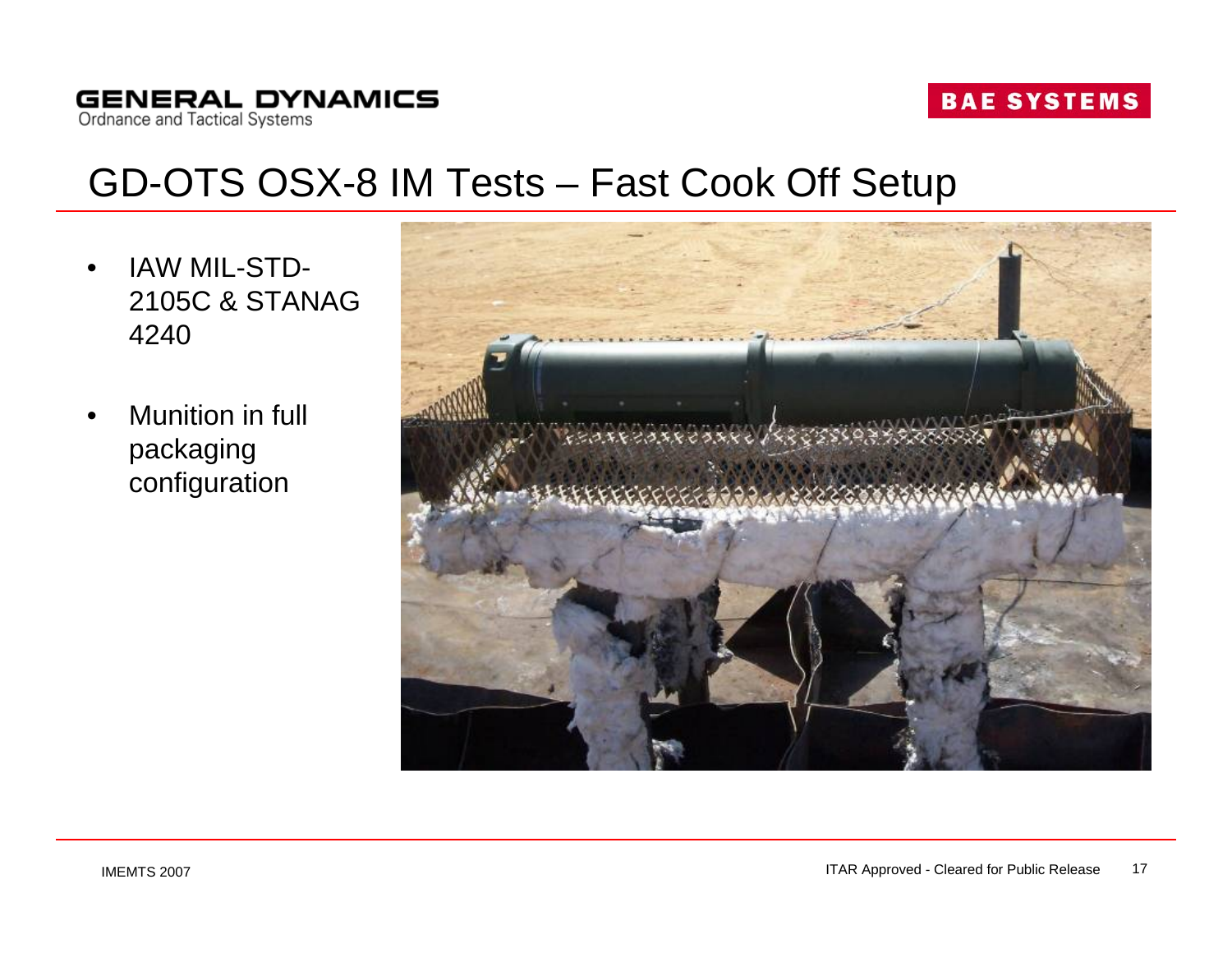### GD-OTS OSX-8 IM Tests – Fast Cook Off Results

- **Type IV Reaction**
- No detonation or explosion
- Propulsive reaction

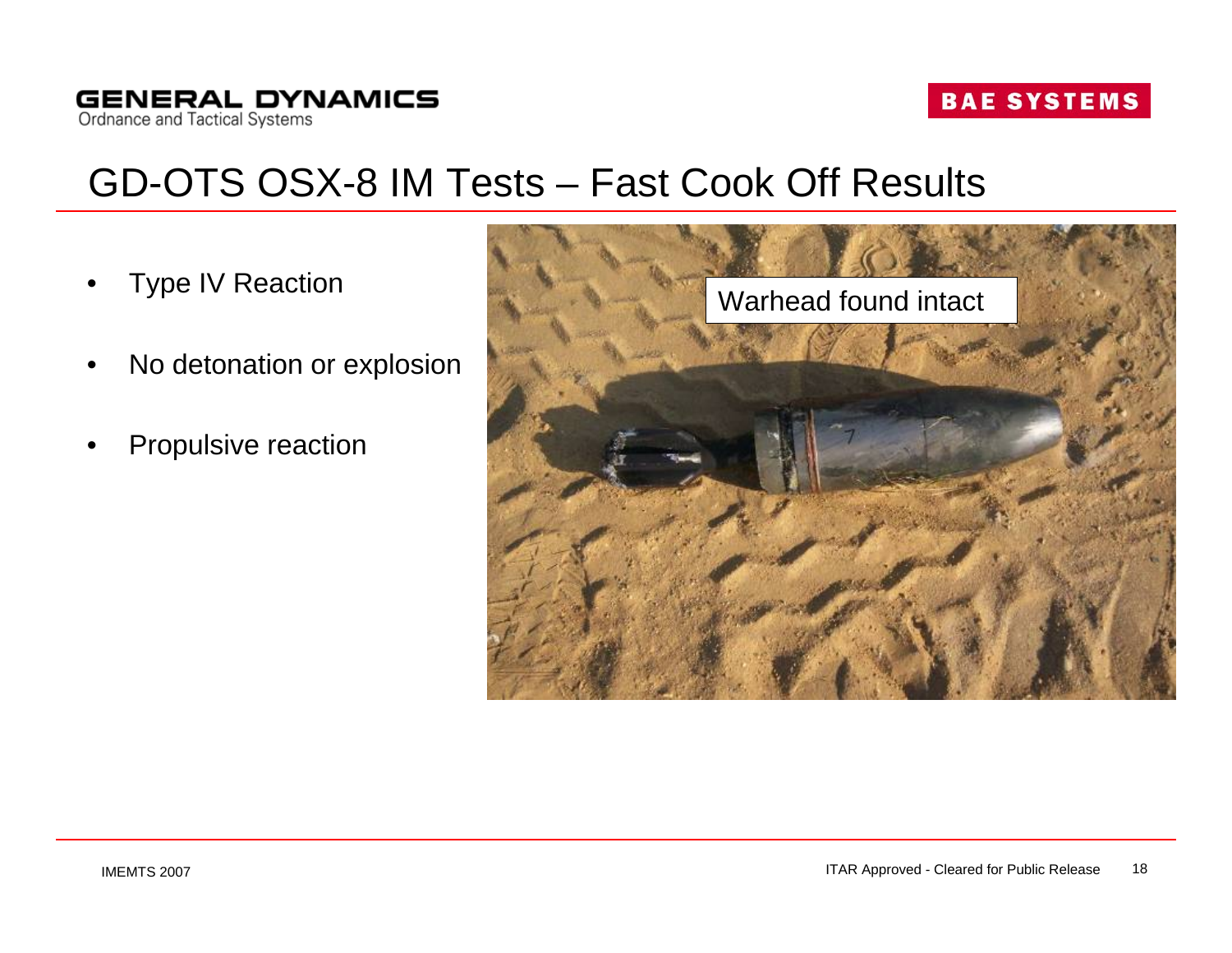**GENERAL DYNAMICS** Ordnance and Tactical Systems

**BAE SYSTEMS** 

#### GD-OTS OSX-8 IM Tests – Sympathetic Detonation Setup

- IAW MIL STD 2105C & STANAG 4396.
- 1 donor round, 3 acceptor rounds.
- Inert can filled with sand.

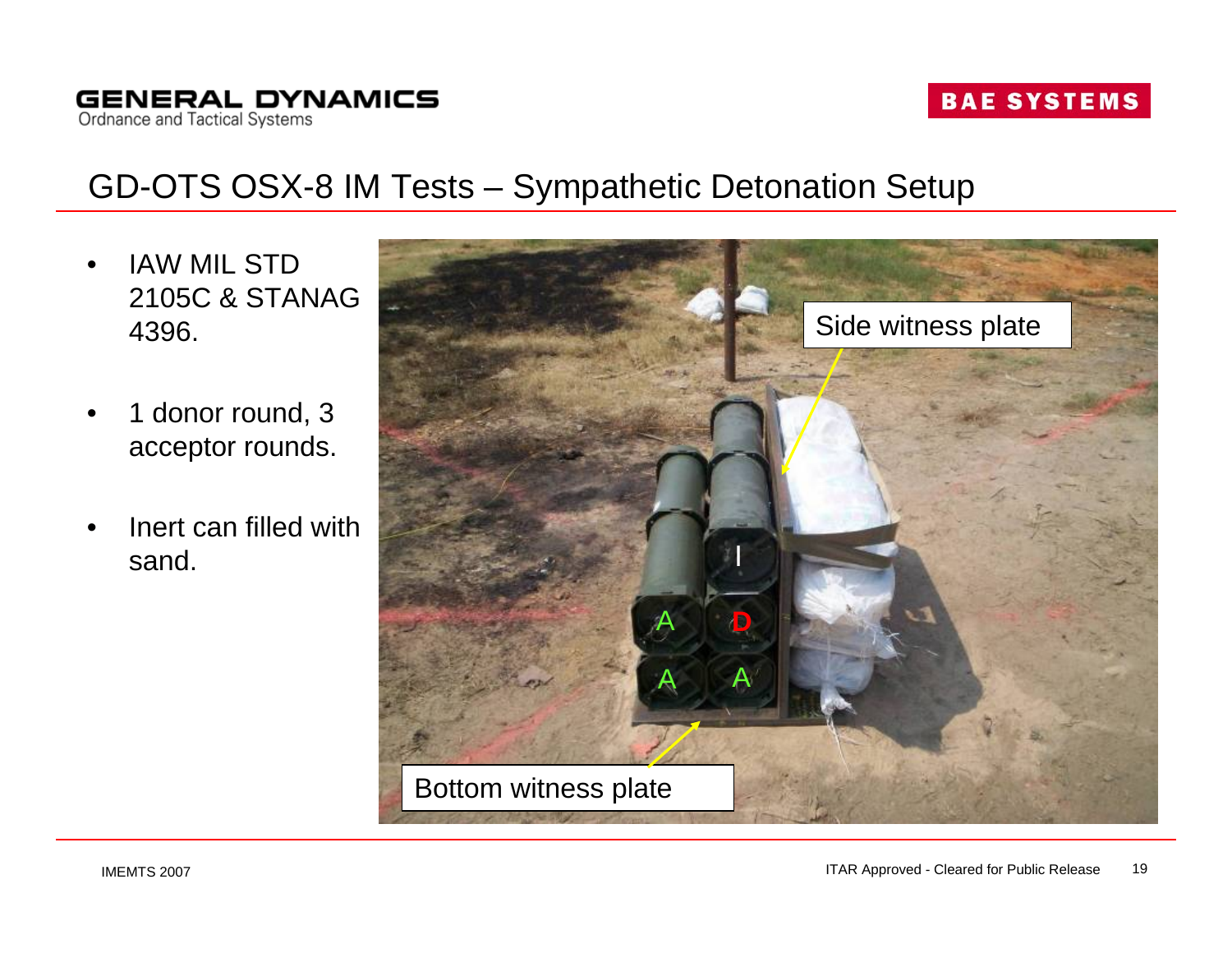#### GD-OTS OSX-8 IM Tests – Sympathetic Detonation Results

No reaction from acceptor warheads

Witness plate shows evidence of fragmentation marks from donor warhead





Bottom witness plate shows no evidence of fragmentation marks.